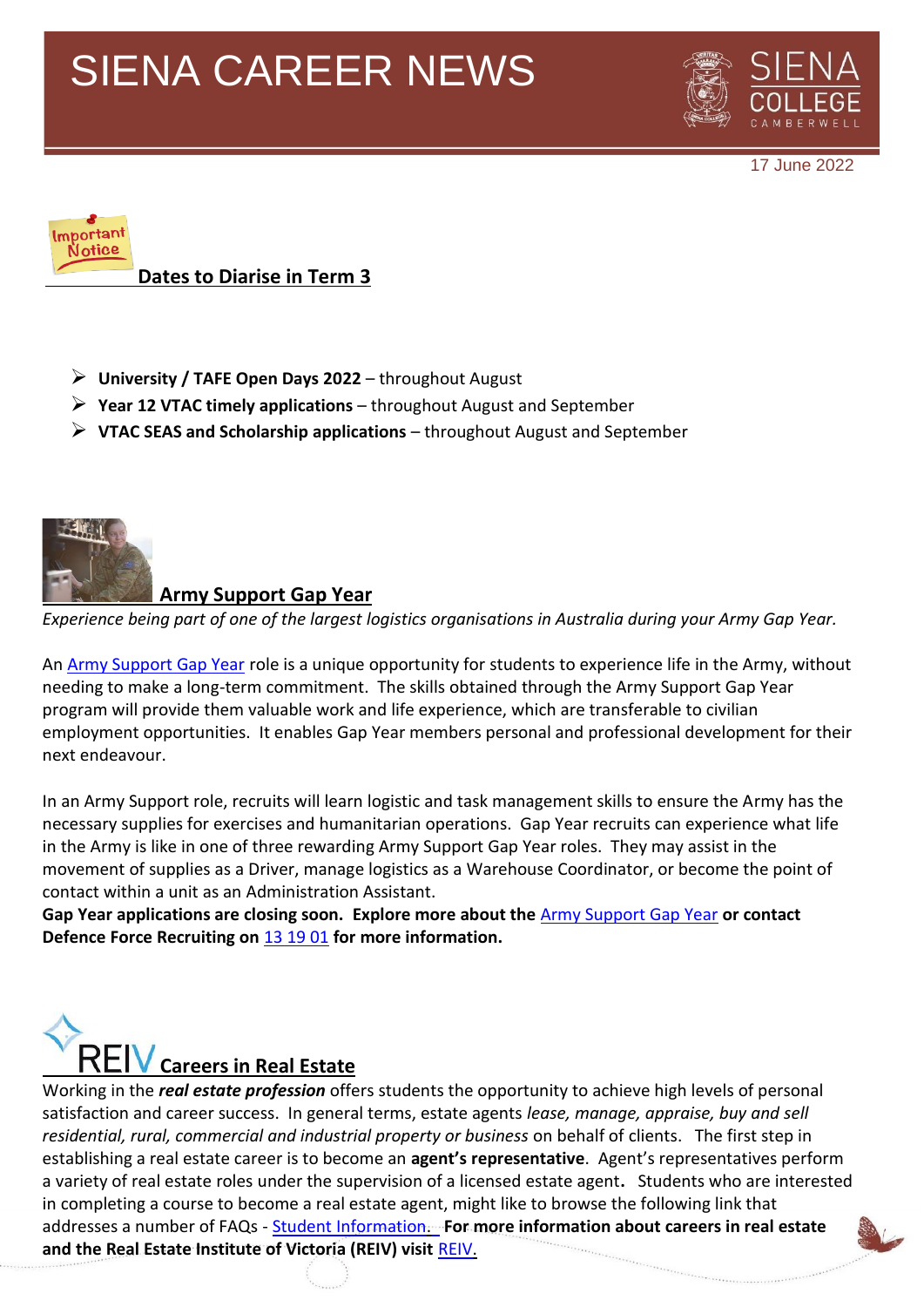

17 June 2022

# **Richmond Institute of Sports Leadership Information Sessions**

*Students interested in a career in sport are invited to join us live at the Richmond Football Club to learn more about the Richmond Institute of Sports Leadership which is delivered in partnership with Swinburne University of Technology.*

**Information will be provided about the** [Diploma of Sport \(Sport Development\) / Diploma of Leadership](https://www.swinburne.edu.au/study/course/Diploma-of-Sport-(Sport-Development)/-Diploma-of-Leadership-and-Management-SIS50319/BSB51918/local#how-to-apply)  [and Management.](https://www.swinburne.edu.au/study/course/Diploma-of-Sport-(Sport-Development)/-Diploma-of-Leadership-and-Management-SIS50319/BSB51918/local#how-to-apply)

**Key topics to be covered will include** - Course structure and units, Student Experience, Industry Partners, Pathways and Employment opportunities.

There are a number of sessions scheduled over the next few weeks, some which include -

#### **Upcoming Dates –**

- **Monday 27 June,** at 7.00pm (in person Melbourne)
- **Tuesday 28 June,** at 1.00pm (in person Melbourne)
- **Tuesday 28 June,** at 6.00pm (online)

**Registration is essential – click** [here](https://www.swinburne.edu.au/study/course/Diploma-of-Sport-/-Diploma-of-Leadership-and-Management-SIS50321/BSB50420/local#how-to-apply) **and complete the questions further down on the page, and a representative from Richmond Institute will make contact.**



*St Kilda and Holmesglen are giving students the chance to kick off their career in the sports industry. Studying with Holmesglen and the Saints offers unprecedented access to the inner workings of an elite sporting environment.*

The Holmesglen-Saints Sports Program offers th[e Diploma of Sport with Diploma of Event Management](https://holmesglen.edu.au/Courses/Sport-Fitness-and-Wellbeing/Sport/Diploma-of-Sport-with-Diploma-of-Event-Management-SIT50316/) at Holmesglen's Moorabbin Campus. This is a one-year course, and the weekly timetable features a combination of classroom-based learning, split between Holmesglen's Moorabbin campus and the Saints' club facilities, plus one day of integrated activities. There is a dedicated focus on turning theory into practice, and students gain real-life experience at the AFL club, and assist with junior clinics, community development programs and even match-day experiences.

Guest lecturers from the Saints will share their insights and experiences, such as their journey into the sporting industry, lessons learnt and key professional takeaways. Students will also be given the opportunity to ask questions and interview Saints staff to enhance their learning.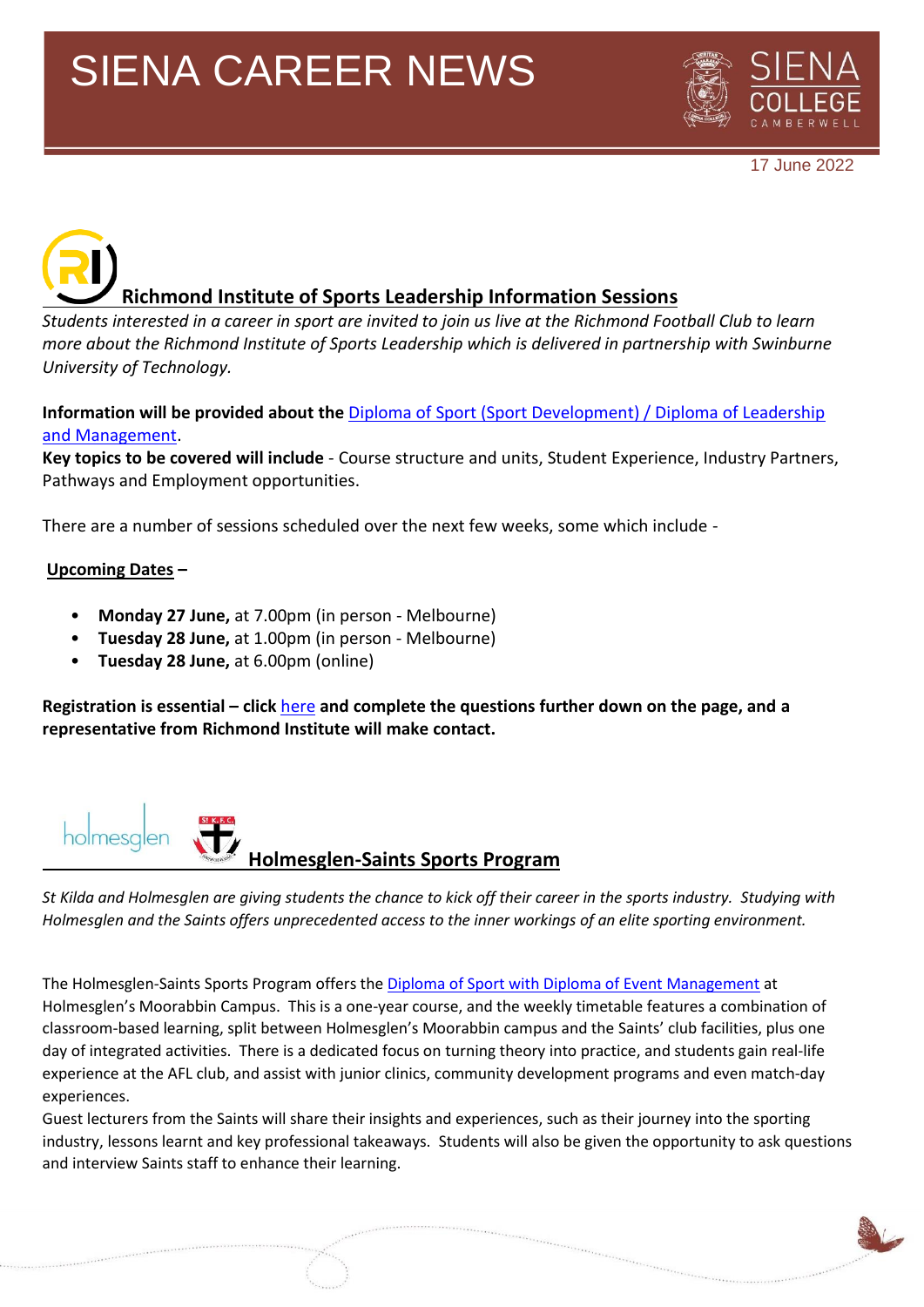

17 June 2022

**Students keen on finding out more, are encouraged to attend the Holmesglen-Saints Sports Program Open Day on Thursday 7 July 2022. Register** [here](https://holmesglen.edu.au/Students/Open-Days/Register/18951/)**.** 



#### ➢ **Four** *New* **Commerce Degrees for 2023**

*Our four new three-year full-time degrees are designed with your career goals in mind:*

- Bachelor of Commerce (Accounting)
- Bachelor of Commerce (Data Analytics)
- Bachelor of Commerce (HRM and Management)
- Bachelor of Commerce (Marketing).

When students begin, they will get a solid grounding in business skills with ACUs unique business foundation program, co-created with industry. Students will then focus on their area of specialisation, studying 12 units as opposed to 8 units in a standard major.

We have also retained all the important features of our Bachelor of Commerce, with:

- multidisciplinary foundation units before students move onto their chosen specialisation
- Microsoft certifications embedded into each of the degrees
- Future Ready our structured three-year program and roadmap to success, co-designed and recognised by industry
- embedded global virtual classrooms, giving students the opportunity to experience international study without the need to travel, plus the option to study abroad with two business units offered at our Rome Campus during the July holiday break
- two industry placements one in second year to develop their transferable employability skills, and one in third year focussing on their chosen profession
- major professional accreditations
- the flexibility to change course between programs if the student's interests change.

#### **Students keen on finding out more should browse** Explore our [commerce](https://elink.clickdimensions.com/c/7/eyJhaSI6MzExNTYxNjMsImUiOiJqYWNreS5idXJ0b25Aa25veC52aWMuZWR1LmF1IiwicmkiOiJjb250YWN0LWUyNWI4Yzg0Zjc5Y2UzMTFiNmZjZDg5ZDY3NjViMjIwLTcyOTIyNjliODc1YTRkODdhZTNiMzMwMjA4OTJkMjU0IiwicnEiOiIwMi1iMjIxNTctY2QzNDYxM2E1NDYxNDgyODk3Y2M2ZDRlMjI3Nzk4ZmIiLCJwaCI6bnVsbCwibSI6ZmFsc2UsInVpIjoiOSIsInVuIjoiIiwidSI6Imh0dHBzOi8vd3d3LmFjdS5lZHUuYXUvc3R1ZHktYXQtYWN1L2ZpbmQtYS1jb3Vyc2UvbmV3LWNvdXJzZXMvZm91ci1iYWNoZWxvci1vZi1jb21tZXJjZS1zcGVjaWFsaXNhdGlvbnM_X2NsZGVlPW9wSzZoa1pjU2FNUDhJYUVVb3dMc08ySUEtbWV2WVFtNDYzdUVDX1lMckNSb29IU2xOMXRwbC1xSEpKY2lUMmQmcmVjaXBpZW50aWQ9Y29udGFjdC1lMjViOGM4NGY3OWNlMzExYjZmY2Q4OWQ2NzY1YjIyMC03MjkyMjY5Yjg3NWE0ZDg3YWUzYjMzMDIwODkyZDI1NCZlc2lkPTRkYTVkY2ZmLTMzZTItZWMxMS1iYjNkLTAwMjI0ODkyN2NkNiJ9/4p_IlkjeTu1p-HJG12WoLw) degrees.

#### ➢ *New* **Double Degree in Criminology and Law**

*Students can super-charge their criminology and criminal justice degree with law and be ready to launch a meaningful legal career in the criminal justice sector.*

This five-year double degree is the ideal combination for students who want to be a criminal lawyer or pursue regulatory or policy work in criminal justice areas covering interpersonal violence, policing, forensic psychology, corrections, and cybercrime.

**Find out more at** [Criminology](https://elink.clickdimensions.com/c/7/eyJhaSI6MzExNTYxNjMsImUiOiJqYWNreS5idXJ0b25Aa25veC52aWMuZWR1LmF1IiwicmkiOiJjb250YWN0LWUyNWI4Yzg0Zjc5Y2UzMTFiNmZjZDg5ZDY3NjViMjIwLTcyOTIyNjliODc1YTRkODdhZTNiMzMwMjA4OTJkMjU0IiwicnEiOiIwMi1iMjIxNTctY2QzNDYxM2E1NDYxNDgyODk3Y2M2ZDRlMjI3Nzk4ZmIiLCJwaCI6bnVsbCwibSI6ZmFsc2UsInVpIjoiMTAiLCJ1biI6IiIsInUiOiJodHRwczovL3d3dy5hY3UuZWR1LmF1L3N0dWR5LWF0LWFjdS9maW5kLWEtY291cnNlL25ldy1jb3Vyc2VzL2JhY2hlbG9yLW9mLWNyaW1pbm9sb2d5LWFuZC1jcmltaW5hbC1qdXN0aWNlLS0tYmFjaGVsb3Itb2YtbGF3cz9fY2xkZWU9b3BLNmhrWmNTYU1QOElhRVVvd0xzTzJJQS1tZXZZUW00NjN1RUNfWUxyQ1Jvb0hTbE4xdHBsLXFISkpjaVQyZCZyZWNpcGllbnRpZD1jb250YWN0LWUyNWI4Yzg0Zjc5Y2UzMTFiNmZjZDg5ZDY3NjViMjIwLTcyOTIyNjliODc1YTRkODdhZTNiMzMwMjA4OTJkMjU0JmVzaWQ9NGRhNWRjZmYtMzNlMi1lYzExLWJiM2QtMDAyMjQ4OTI3Y2Q2In0/yJXRhqruo8zt0PjL-XGROw) and Law**.**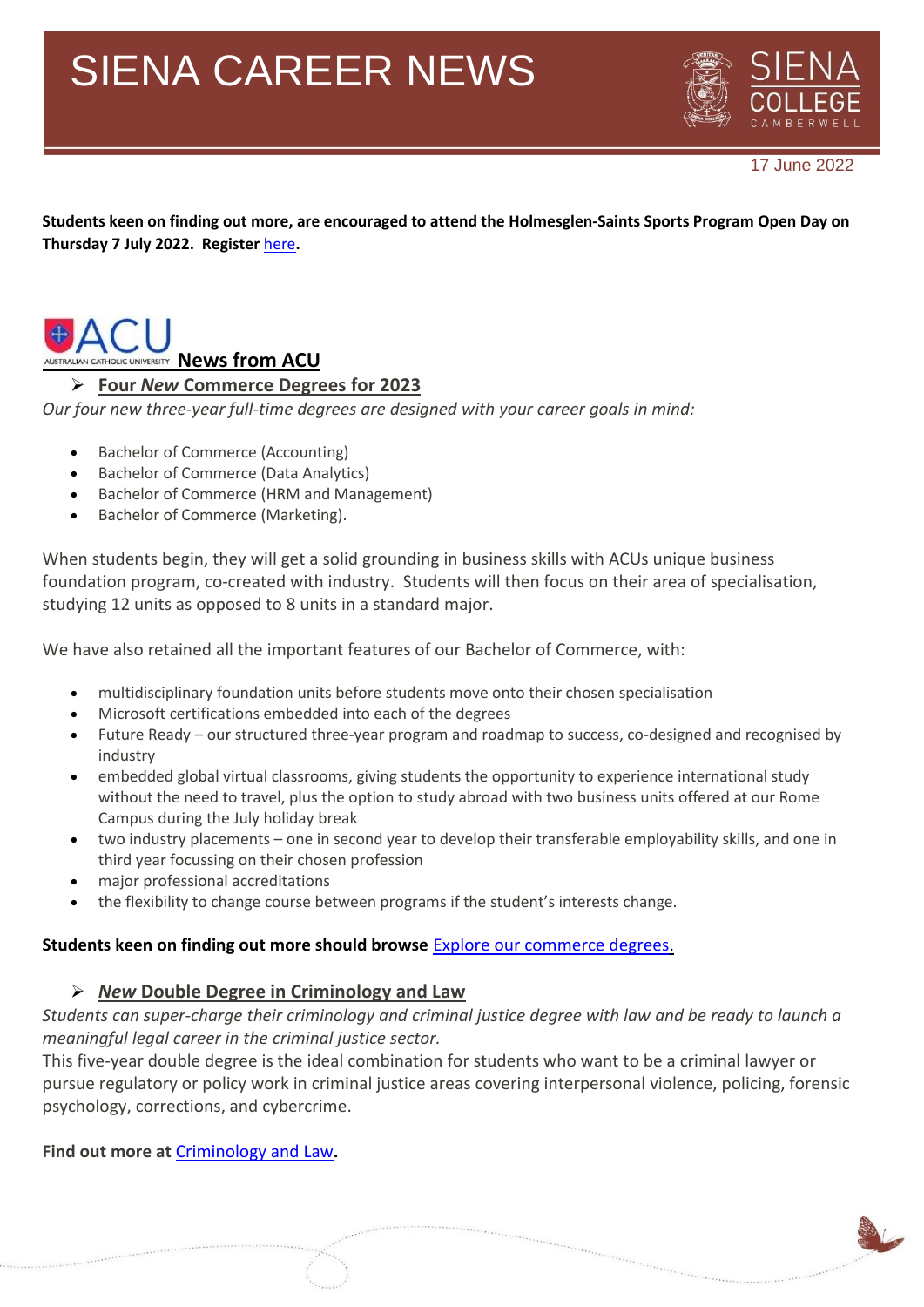

17 June 2022

### **Environmental Science Degrees in Victoria in 2022**

Environmental scientists measure and record features of the environment and study, assess and develop methods of controlling or minimising the harmful effects of human activity on the environment. There are a number of Environmental Science or related courses on offer, many of which are listed below. *Environmental science is often offered as a major in science degrees. This is the case at [Monash University -](https://www.monash.edu/study/courses/find-a-course/2022/science-s2000) Science and [Uni Melbourne -](https://study.unimelb.edu.au/find/courses/undergraduate/bachelor-of-science/) Science.*  **For a comprehensive list of all courses featuring environmental studies, their prerequisites and double degrees on offer, visit** [VTAC](http://www.vtac.edu.au/)

| <b>INSTITUTION</b>             | <b>COURSE</b>                                                                                          | <b>VCE PREREQUISITES</b>                                                                                                                                   | <b>MAJOR STUDIES IN 2022</b>                                                                                                                                                                                                                                                                                                                                                                                                                                                                                                                                                                                                                                                                                                                                                                   |
|--------------------------------|--------------------------------------------------------------------------------------------------------|------------------------------------------------------------------------------------------------------------------------------------------------------------|------------------------------------------------------------------------------------------------------------------------------------------------------------------------------------------------------------------------------------------------------------------------------------------------------------------------------------------------------------------------------------------------------------------------------------------------------------------------------------------------------------------------------------------------------------------------------------------------------------------------------------------------------------------------------------------------------------------------------------------------------------------------------------------------|
| <b>CHARLES</b><br><b>STURT</b> | Environmental<br><b>Science and</b><br><b>Management</b>                                               | n/a but Year 12 and ATAR are used in<br>the selection process                                                                                              | Applied Earth Science, Aquatic Ecosystems, Climate and<br>Sustainability, Ecology and Conservation, Parks,<br>Recreation and Heritage.                                                                                                                                                                                                                                                                                                                                                                                                                                                                                                                                                                                                                                                         |
| <b>DEAKIN</b>                  | Environmental<br><b>Science</b><br>(Environmental<br><b>Management and</b><br>Sustainability)          | Units 3 and 4: a study score of at<br>least 25 in English (EAL) or at least 20<br>in English other than EAL.                                               | Biology, Bushfire management, Catchment management,<br>Coastal and marine management, Conservation<br>biology/ecology, Ecological studies, Ecology, Ecosystem<br>management, Ecotourism, Environmental health,<br>Environmental impact assessment, Environmental<br>management, Environmental policy and planning,<br>Environmental project management, Environmental<br>protection, Environmental science, Environmental social<br>science, Indigenous engagement, Land management,<br>Natural resources management, Nature conservation,<br>Parks and reserve management, Plant and animal biology,<br>Pollution control, Professional practice, Research<br>methods, Resource efficiency, Science, Sustainability,<br>Waste management, Water resources management,<br>Wildlife management. |
| <b>FEDERATION</b>              | <b>Environmental and</b><br><b>Conservation Science</b><br>Geoscience<br>(Environmental<br>Geoscience) | Units 3 and 4: a study score of at<br>least 20 in any English; Units 3 and 4:<br>a study score of at least 20 in one of<br>any Mathematics or any Science. | Environmental and Conservation Science.<br>Geoscience.                                                                                                                                                                                                                                                                                                                                                                                                                                                                                                                                                                                                                                                                                                                                         |
| <b>RMIT</b>                    | <b>Environment and</b><br>Society                                                                      | Units 3 and 4: a study score of at<br>least 25 in English (EAL) or at least 20<br>in English other than EAL.                                               | Applied environmental research, Climate change<br>responses, Environmental assessment and monitoring,<br>Environmental economics, Environmental<br>representations and communications, Environmental<br>thought and action, Environmental work placements,<br>Global politics and economics, Indigenous Peoples and<br>land management, Natural resource management, Policy<br>practice, Power and governance, Sustainability, Urban<br>and regional planning, Urbanisation.                                                                                                                                                                                                                                                                                                                   |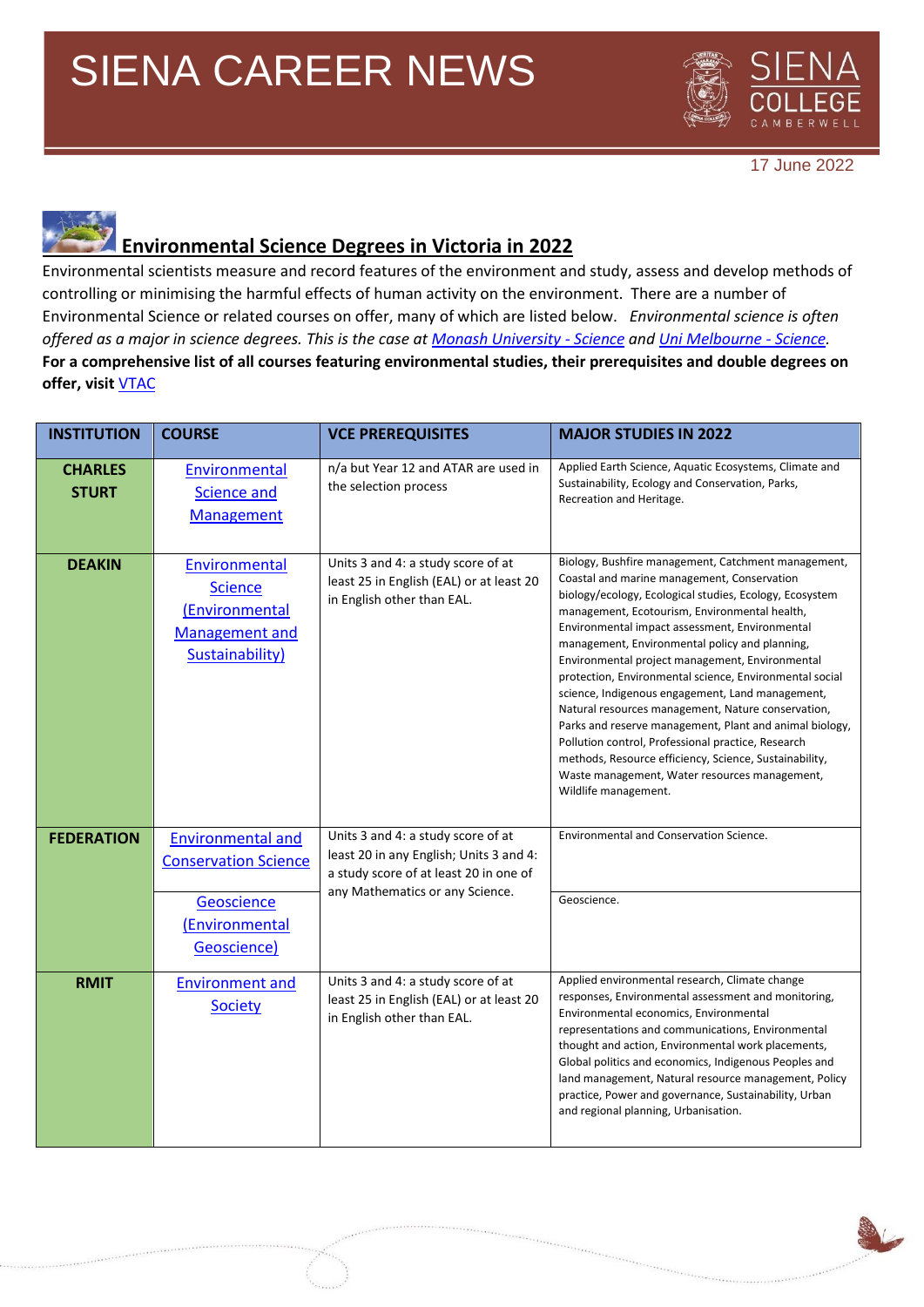

#### 17 June 2022

|                 | Environmental<br><b>Science</b>                                                              | Units 3 and 4: a study score of at<br>least 30 in English (EAL) or at least 25<br>in English other than EAL; Units 3 and<br>4: a study score of at least 20 in any<br>Mathematics.                                                        | Catchment management, Conservation, Ecology,<br>Environmental analysis, Environmental biology,<br>Environmental chemistry, Environmental engineering,<br>Environmental monitoring, Environmental policy and<br>management, Geospatial science, Recycling. |
|-----------------|----------------------------------------------------------------------------------------------|-------------------------------------------------------------------------------------------------------------------------------------------------------------------------------------------------------------------------------------------|-----------------------------------------------------------------------------------------------------------------------------------------------------------------------------------------------------------------------------------------------------------|
|                 | <b>Science</b><br>(Environmental<br>Science) - Dean's<br><b>Scholar Program</b><br>(Honours) | Units 3 and 4: a study score of at<br>least 30 in English (EAL) or at least 25<br>in English other than EAL; Units 3 and<br>4: a study score of at least 25 in one<br>of Maths: Mathematical Methods or<br>Maths: Specialist Mathematics. | Biological science, Biotechnology, Chemistry, Physics.<br>The environmental science major                                                                                                                                                                 |
| <b>VICTORIA</b> | <b>Science</b><br>(Biotechnology or<br><b>Ecology and</b><br>Environmental<br>Management)    | Units 3 and 4: a study score of at<br>least 25 in English (EAL) or at least 20<br>in English other than EAL; Units 3 and<br>4: a study score of at least 20 in any<br>Mathematics.                                                        | Biotechnology, Ecology and environmental management.                                                                                                                                                                                                      |